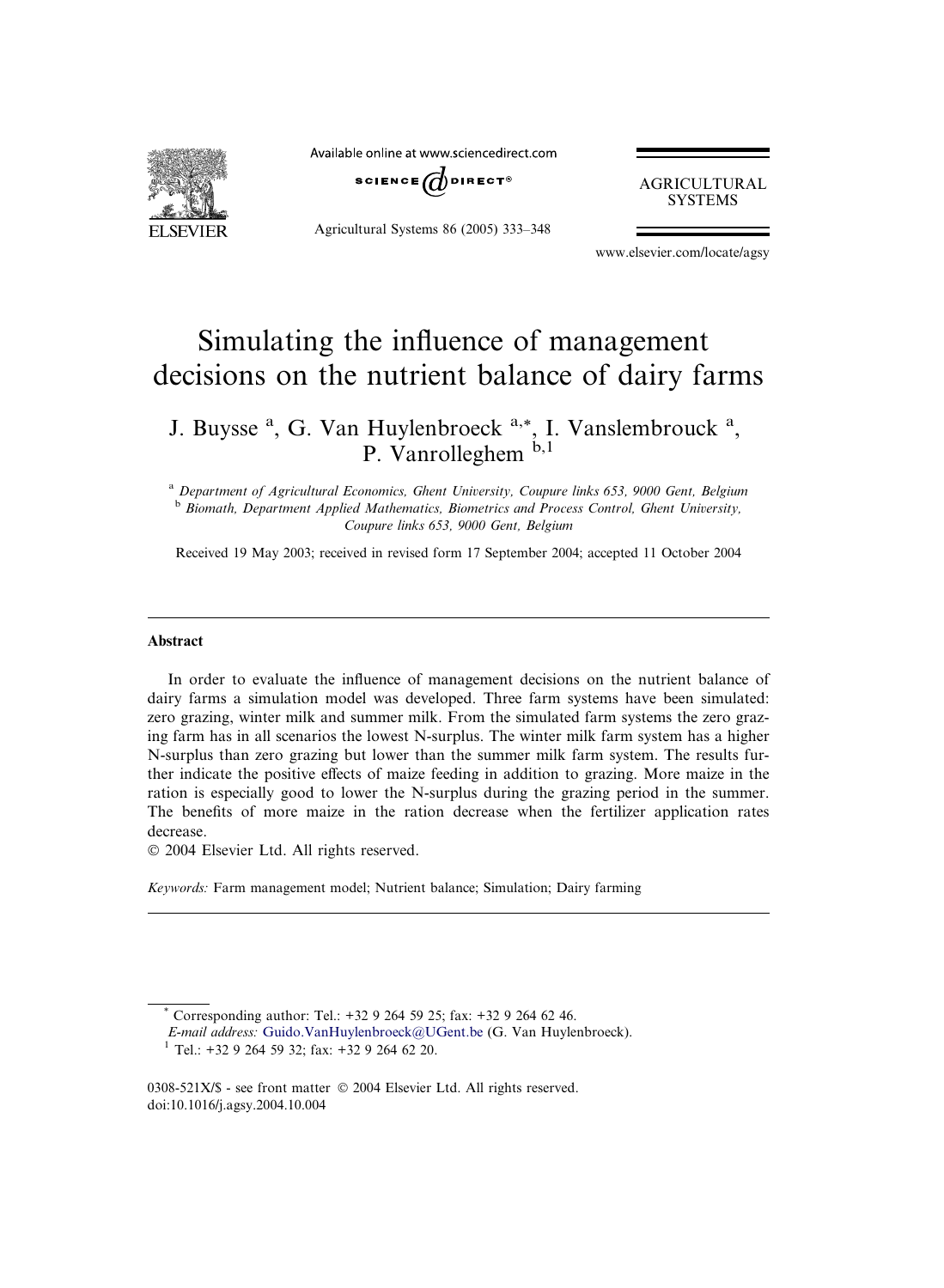# 1. Introduction

There is a growing public concern about the increasing nitrate concentration in drinking water reserves and about the distortion of aquatic ecosystems through eutrophication [\(European Commission, 2002](#page-14-0)). Excessive nitrogen surpluses can indeed pose a threat on the environment, leading to pollution of water, air and soil ([Pau Vall](#page-14-0) [and Vidal, 1999](#page-14-0)). This has led to the nitrates directive (91/676/EC) of the European Union (EU). This directive aims to protect water from pollution by nitrogen from agricultural resources. In EU countries the major source of nitrogen is mineral fertilizer, while especially in regions of high livestock density, animal manure remains very important. In Belgium and the Netherlands livestock manure is responsible for more than 50% of the nitrogen inputs on the agricultural land ([Pau Vall and Vidal, 1999\)](#page-14-0).

Based on agricultural statistics, it can be calculated that the contribution of cattle in the total manure production in Flanders accounts for 47% of nitrogen and 38% of phosphorus. The pig and poultry sector contribute 39% and 11%, respectively, for nitrogen and 45% and 15%, respectively, for phosphorus [\(Deuninck et al., 2001\)](#page-14-0). Dairy cattle produce approximately half of the cattle's manure. Also in the Netherlands the dairy sector is an important source of pollution. Dairy farming is responsible for 45% of the phosphate surplus and 60% of the nitrogen losses [\(Van Bruchem et al., 1999\)](#page-15-0). Consequently in countries as Belgium and the Netherlands, where intensive animal production systems have been developed, a more efficient utilization of dietary nitrogen in dairy farming has a positive impact on the reduction of environmental pollution.

[Michiels et al. \(1998\)](#page-14-0) compared nutrient balances of 41 Flemish farms. This research indicated that there are large differences in nutrient use efficiency and that possibilities exist to increase environmental efficiency by changing farm management. Two main approaches were suggested: (i) an optimization of the N-utilization at plant level and (ii) the reduction of N-pollution at animal level. The first approach aims at an optimal application of chemical fertilizer and manure on the land and consequently an adapted choice of crops. The second approach is to optimize the feed mix of the cow in order to increase the nutrient use efficiency at cow level. Both strategies are important but do mutually influence each other. One measure cannot simply be adjusted to another measure [\(Den Boer, 1999; Thornton and Herrero,](#page-14-0) [2001\)](#page-14-0). Therefore, in this study a dynamic simulation model, simulating daily plant and animal production, is used to measure the overall impact of management decisions on the nutrient surplus at farm level.

The paper is organized as follows. In Section 2, the model is described. Section 3 gives some insight in the validation of the model and is followed by a discussion of the results in Section 4. Finally, Sections 5 and 6 deal with the discussion and the main conclusions.

# 2. The simulation model

The basic model and underlying mathematical relations have already been described in [Van Huylenbroeck et al. \(2000\).](#page-15-0) The basic idea behind the model is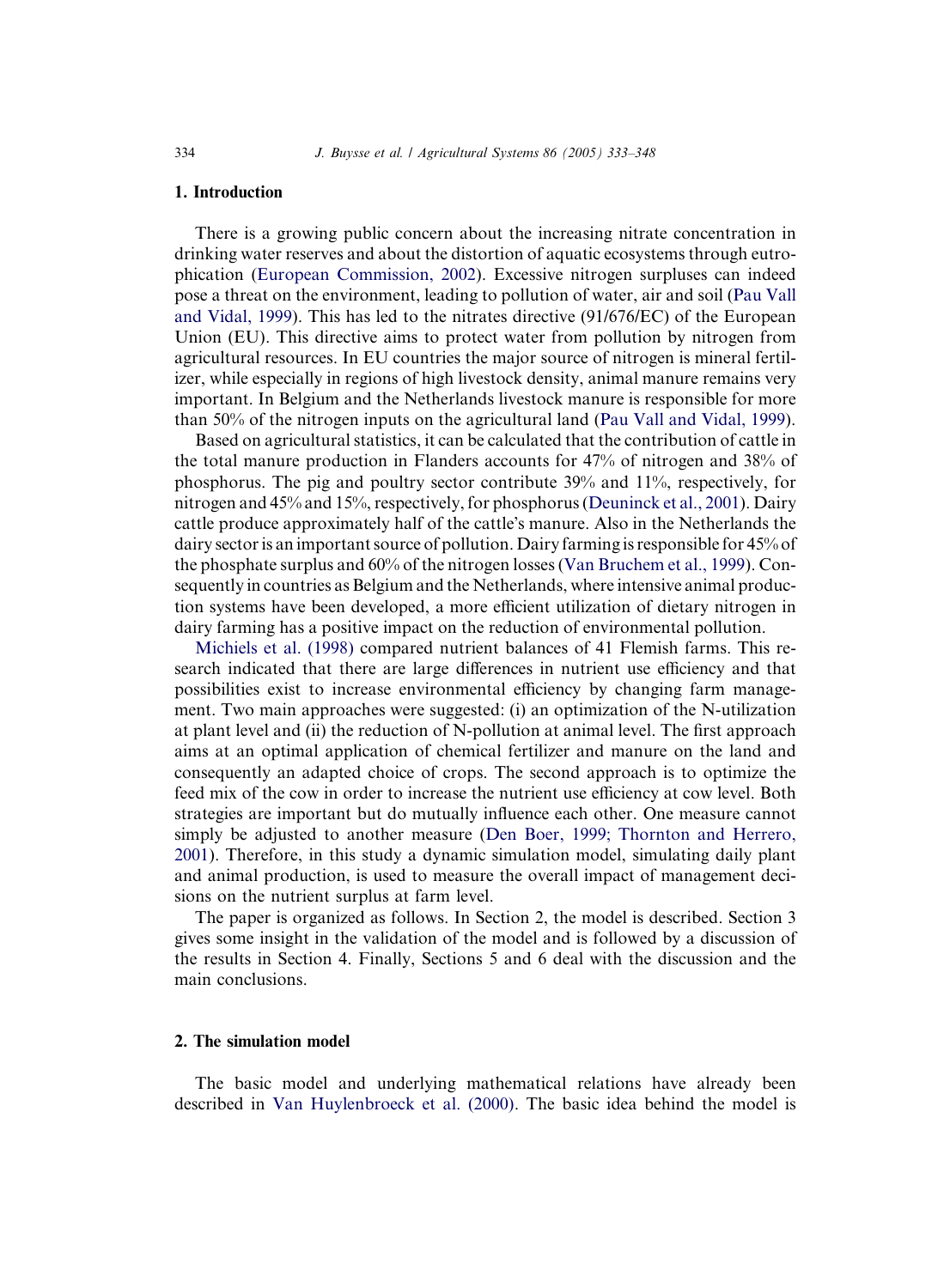to describe the N and P cycle at farm level based on relationships described in the literature. This combined information makes it possible to analyse the overall effect of management decisions on a dairy farm.

The model is based on: (i) nitrogen-grassland relations described by [Thornley and](#page-15-0) [Johnson \(1990\),](#page-15-0) (ii) feeding requirements from [Jarrige \(1988\) and CVB \(1996\);](#page-14-0) and (iii) lactation functions from [Wood \(1967, 1977\).](#page-15-0) These relations allow for calculation of animal and plant production on a daily basis.

## 2.1. General model

Fig. 1 gives a schematic representation of the model, showing how the model combines both plant and animal production.

The basic simulation model was originally implemented in Matlab code. For performance and interface reasons it has been rewritten in Delphi code with the additional benefit that it can also be used as a standalone simulation program.

In the following sections the model is described in more detail. First the animal production is explained, then the grazing strategy and finally some nutrient cycling aspects.



Fig. 1. Relationship between different modules in the model.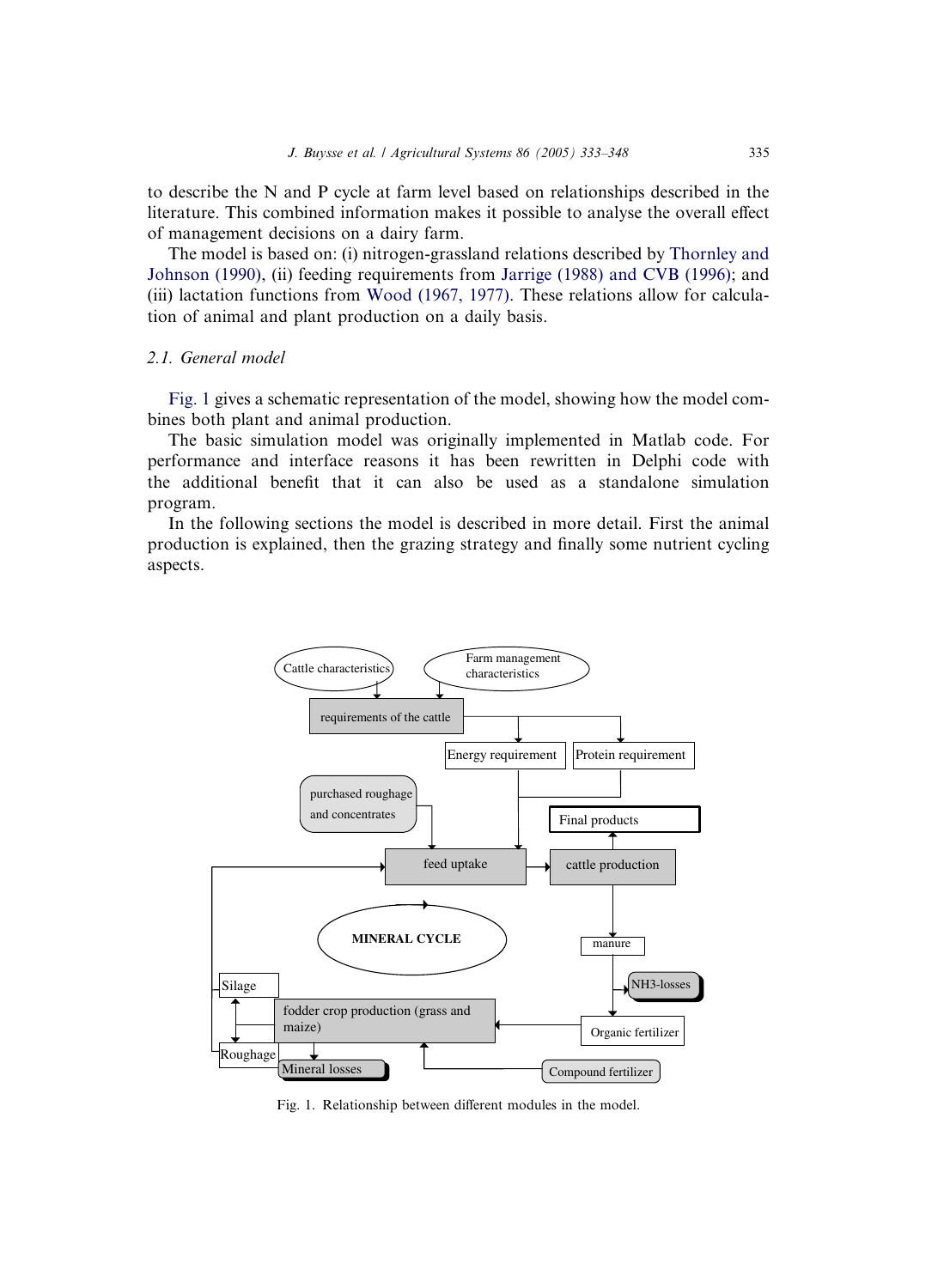# 2.2. Animal production

At the start of a simulation, the user of the model has to choose a herd size and its characteristics such as production capacity and calving date. Based on lactation functions, the model calculates the production of milk for each cow on each day.

The daily feed requirements are calculated based on [Jarrige \(1988\) and CVB](#page-14-0) [\(1996\)](#page-14-0). The requirements and the supply of protein are expressed as Darm Verteerbaar Eiwit (DVE): the true protein digested in the small intestine. In addition, the Onbestendige Eiwit Balans (OEB) value (the ruminally degraded protein, RDP, balance) indicates the losses of N in the rumen. An OEB value above zero indicates a surplus of RDP relative to energy, which means that there is a potential loss of N. If the OEB value is below zero, there is a shortage of RDP relative to energy, which means that microbial protein synthesis is possibly impaired ([Kuipers et al., 1999\)](#page-14-0).

The daily requirements of energy are expressed as Voeder Eenheid Melk (VEM) or Feed Unity Milk. The Unité encombrement bovine (UEB) value indicates the maximum volume feed intake capacity of the cows.

The roughage ration in the model is based on the available grass and maize and the compound feed ration is simulated through an optimization of the feed balance.

At the start of the simulation, the user specifies the total area and the crops that will be cultivated. Depending on the selected grazing system, the grazing season is simulated in order to fulfil the requirements of the cattle. The excess grass production is mowed and ensiled for the winter period. At the beginning of the winter period the available feedstock determines the ration for the winter. This means that the winter roughage ration can be changed in the model in two ways. The first way is to simulate a different summer situation. Selecting a grazing system with more maize feeding during the summer period results in lower maize and more ensiled grass availability for the winter period. The second way to change the winter ration is changing the share of the crops cultivated. This modelling approach represents the actual decision making process of farmers. At the beginning of the season, a farmer decides the feed crop plan for the next year. Depending on the yields, he will then adjust the ration for the cows in order to minimize roughage surpluses at the end of the year.

To balance the feed requirements, the daily amount of compound feed is simulated through a linear programming optimization for each day. A least cost composition fulfilling the energy and protein requirements is determined for each cow based on the assumption that a farmer is able to compose a cow-dependent compound mixture. This is actually representing the situation when a feeding computer is used.

## 2.3. Grazing strategy

The grassland production is based on nitrogen-grassland relations described by [Thornley and Johnson \(1990\)](#page-15-0) and a rotational grazing strategy with the number of rotation days as external variable.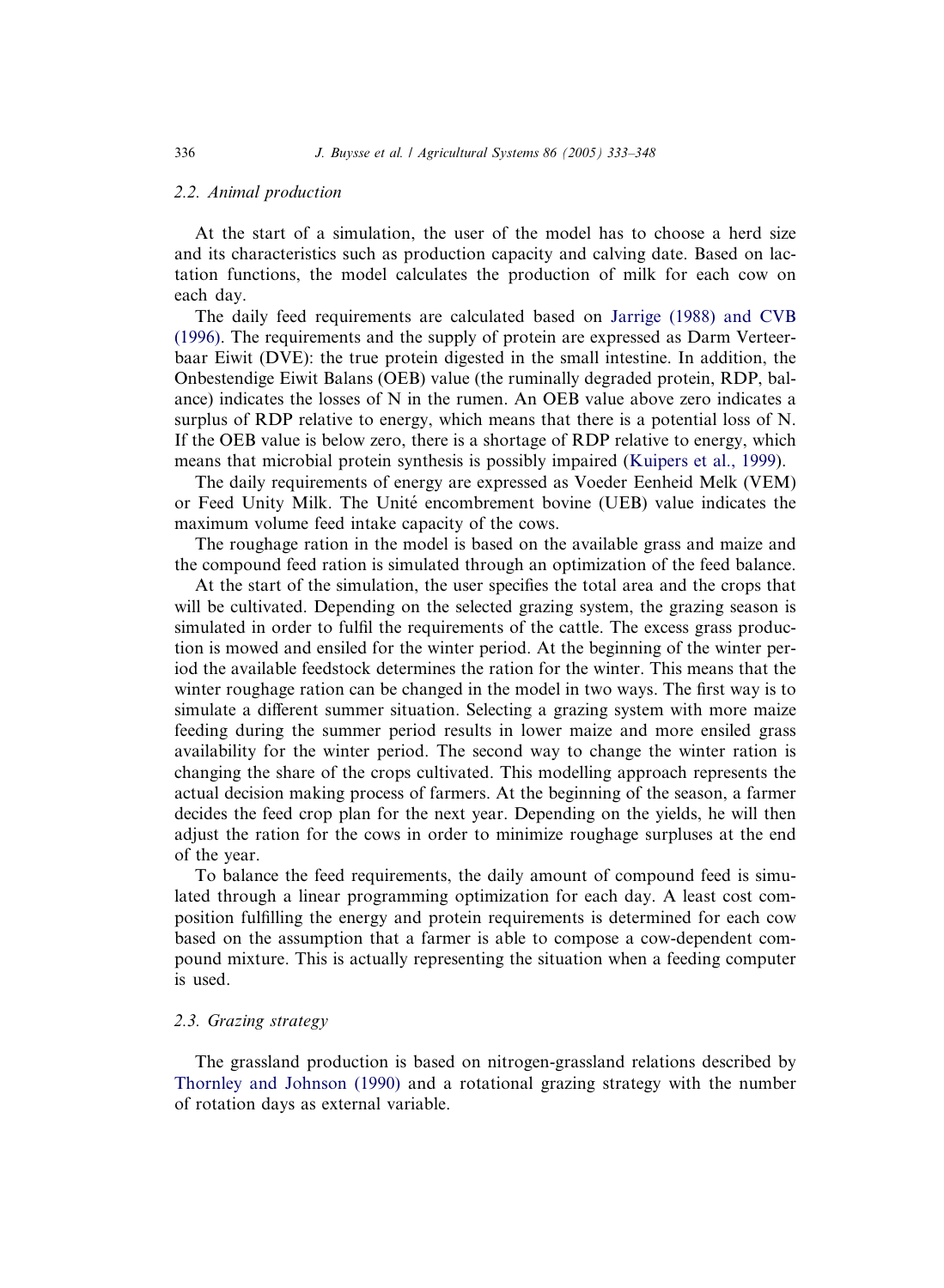The parcel size for the rotational management is simulated from the grass requirement of the cattle on the first grazing day. Based on herd size, the model calculates what parcel size is necessary to graze the herd during the number of days of the selected grass rotation strategy.

The grassland requirement depends on the feeding strategy. The user of the model can choose between feeding a fixed amount of maize, maximization of grass feeding or time-dependent maize feeding. In the latter the user can define a starting quantity and a final quantity of maize input. The model then calculates a linear daily increase of maize feeding.

Grassland production that is not used for grazing is mowed. Because the number of mowing cuts has an influence on the total yield of the grassland [\(Verbrug](#page-15-0)[gen, 2000](#page-15-0)), the model optimizes the mowing regime to achieve maximum yield. As the grass yield is a non-linear function of time and N-gift, the mowing regime is optimized with the Praxis-algorithm ([Brent, 1973](#page-14-0)) that supports non-linear optimization.

#### 2.4. Nutrient cycling aspects

The nutrient balance of a farm is the difference between the nutrient inputs and nutrient outputs at farm level. The most important inputs bought by the farmer are fertilizers, compound feed and, in case of shortage, extra forage. At the output side the nutrient content of milk, meat and potential surplus of forage are accounted for. N deposition is not considered because this is constant over all scenarios and has thus no influence on the conclusions.

The amount of compound fertilizer needed is calculated as the difference between the need of soil N and P of the crops and the amount applied through available manure. The amount of N and P in the manure is calculated as the difference between the cows intake of N and P and its output, both at cow level. The calculated amount of N is multiplied by a working coefficient and a summer and winter manure coefficient of 20% and 80%, respectively. The working coefficient (z) indicates that  $1/z$  kg N in manure is necessary to replace 1 kg N in compound fertilizer for the same yield. [Schils and Snijders \(1988\)](#page-15-0) report a working coefficient of 56%. The summer and winter manure coefficients take into account that only a part of the N excreted by the animals is finally available for spreading on the land. In the winter there are mainly storage losses. During the summer only a part of the faeces and urine is captured as manure in the stable. The largest part is disposed directly on the land by the cows. Standard the programme applies a summer and winter manure coefficient of 20% and 80%, respectively.

Because other studies indicate that in practice there is a very large variation of these coefficients, the results section contains a sensitivity analysis of these values. [Schreuder et al. \(1995\),](#page-15-0) for instance, do not take the N surplus during summer into account. [Nevens and Reheul \(1998\)](#page-14-0) found that the short-term fertilization effect of N in manure is only 15% while the long-term effect is 60%. [Lewis et al. \(2002\)](#page-14-0) have shown that the effect strongly depends on the application date and form of the manure.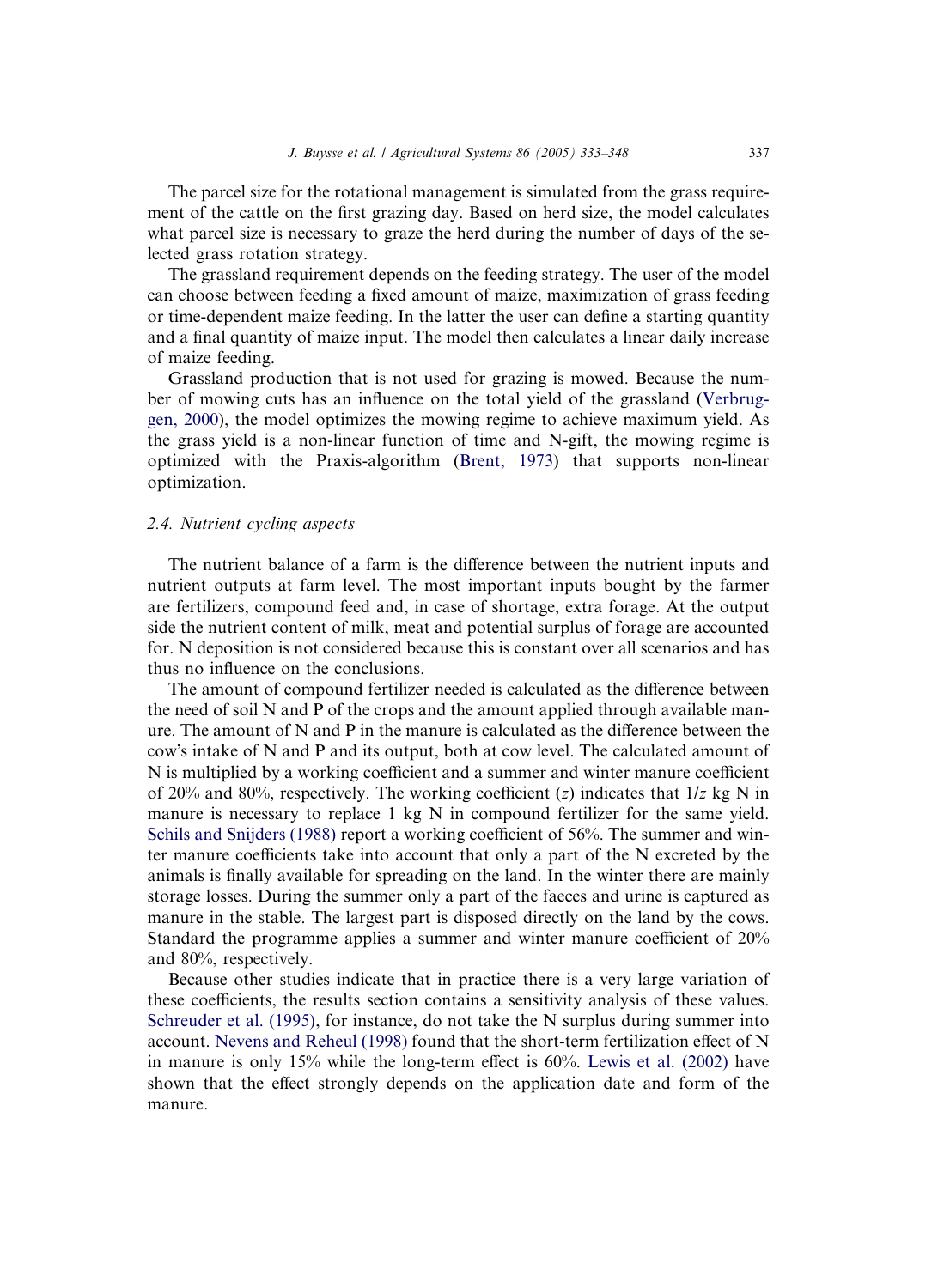# 3. Validation

The model was validated with recent data of farms participating in a nutrient balance-monitoring project (Table 1) [\(Mulier et al., 2003\)](#page-14-0). These farms do not reflect average results of Flemish dairy farms, because they are encouraged to decrease nutrient surpluses.

Because the simulation model feeds the cows exactly what they need, it was expected that the simulated nutrient surpluses are lower than the observed farm data. Table 2 shows that this is not the case, probably because some of the observed farms do better for certain parameters than the assumptions for these parameters in the model. They can use storing and spreading techniques resulting in a higher working coefficient of manure than the average level of 56% assumed.

Also the collected data can contain a lot of variations. [Mulier et al. \(2003\)](#page-14-0) indicates four major restrictions to the accurate calculation of farm level nutrient balances: (1) the wide variability that is allowed between actual and reported nutrient composition of concentrated feed; (2) the estimates of the amount and composition of manure; (3) the assessment of changes in standing stock on the farm between the beginning and end of the reporting period; and (4) the accuracy of the data supplied by the farmers.

From the large variation between computed and observed values two possible conclusions can be derived. A first possible conclusion is that the model is not capable of reproducing baseline conditions and should not be used. A second possible

| 1 anii 011an actombrica mchatta in the motion |        |        |        |  |  |  |  |  |
|-----------------------------------------------|--------|--------|--------|--|--|--|--|--|
| Farm 1                                        | Farm 2 | Farm 3 | Farm 4 |  |  |  |  |  |
|                                               | 71     | 115    | 85     |  |  |  |  |  |
| 7850                                          | 8218   | 6891   | 8703   |  |  |  |  |  |
| 19                                            | 16     | 36     | 33     |  |  |  |  |  |
|                                               | 14     | 36     |        |  |  |  |  |  |
|                                               |        |        |        |  |  |  |  |  |

Table 1 Farm characteristics included in the model

| $1$ ave $\angle$ |                                                |  |  |
|------------------|------------------------------------------------|--|--|
|                  | Comparison of observed and simulated farm data |  |  |

Table 2

| Validation results                        | Farm 1   |          | Farm 2   |          | Farm 3   |          | Farm 4   |          |
|-------------------------------------------|----------|----------|----------|----------|----------|----------|----------|----------|
|                                           | Computed | Observed | Computed | Observed | Computed | Observed | Computed | Observed |
| N in sold products<br>$(10^3 \text{ kg})$ | 3.9      | 4.1      | 2.2      | 3.4      | 5.2      | 4.9      | 6.0      | 6.1      |
| N in compound<br>feed $(10^3 \text{ kg})$ | 3.0      | 2.5      | 6.0      | 4.9      | 8.3      | 9.6      | 6.8      | 9.3      |
| N in fertilizer<br>$(10^3 \text{ kg})$    | 7.0      | 8.3      | 3.1      | 2.9      | 10.8     | 22.1     | 7.7      | 9.6      |
| N in forage<br>$(10^3 \text{ kg})$        | 0.0      | 0.0      | 1.1      | 1.1      | 0.0      | 0.0      | 0.0      | 0.0      |
| N surplus<br>$(10^3 \text{ kg/ha})$       | 1.6      | 1.2      | 2.3      | 1.6      | 1.9      | 2.6      | 1.6      | 1.6      |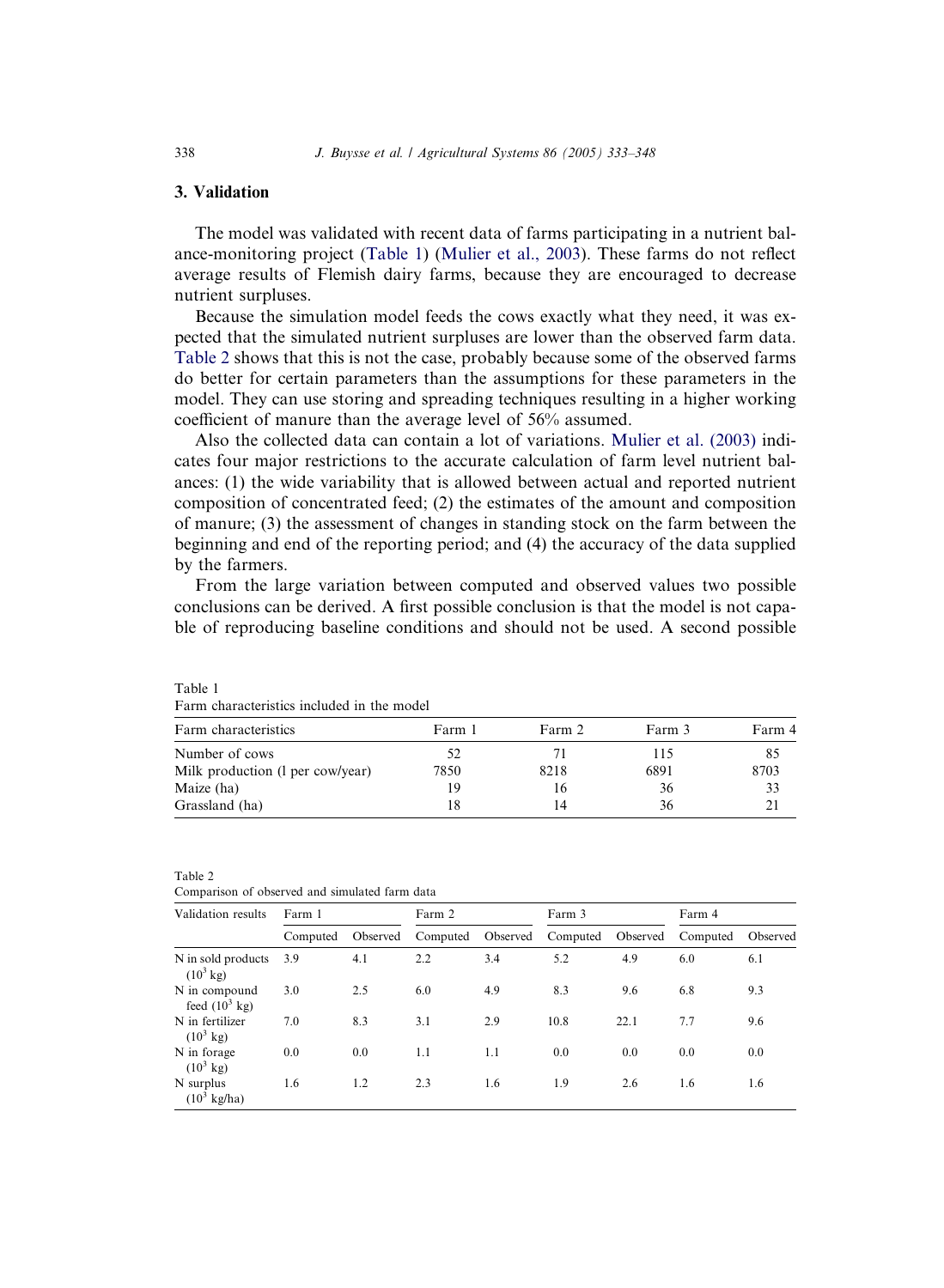conclusion is that the observed data are very much influenced by external factors such as weather conditions and measurement errors. A simulation model capable of doing analysis without the influence of these external factors is then the only possible approach to make conclusions about the influence of management decisions on the nutrient surplus at farm level. Because the model is based on different extensively tested and validated functions described in the literature, this second conclusion is retained.

# 4. Simulation results

As indicated, the model is used to simulate the influence of management decisions on the nitrogen surplus. Simulations are done for a farm with the following characteristics:

- $\bullet$  40 cows.
- A production of 7000 kg of milk per cow in the first lactation and 8000 kg per cow from the second lactation on.
- $\bullet$  A protein content of the milk of 3.4%, a fat content of 4.4%, a lactation period of 44 weeks and an interlactation of eight weeks.
- The grazing season starts April 27th and runs until October 2nd (this is an average season under Flemish conditions).

Because calving dates influence the age, weight and feed ration of the calves in a one-year simulation period, young stock is not simulated for this application. This facilitates the comparisons between different simulation scenarios.

The period between two calving dates is assumed to be one year. Three farm systems have been simulated. In the winter milk farm system, cows are calving in October while in the summer milk farm system the calving date is the first of April. In addition a zero grazing farm system has been simulated, with a calving date the first of April.

The acreage of the farm systems is 19 ha for the summer and winter milk farm systems. The zero grazing farm system needs less land to be self-sufficient in fodder crops and has therefore only 17 ha of land.

For these three farm systems results are simulated for different summer rations and varying grass–maize ratios. They are described in the next two sections. Afterwards a comparison is made between the three farm systems and results are tested for sensitivity on fertilizer application rates and the summer and winter manure coefficients.

# 4.1. Influence of the summer ration

To analyse the effects on the N-surplus of maize input during the grazing period, different levels of maize feeding during the summer period are simulated. [Fig. 2](#page-7-0) gives the results for the summer milk and winter milk farm systems for three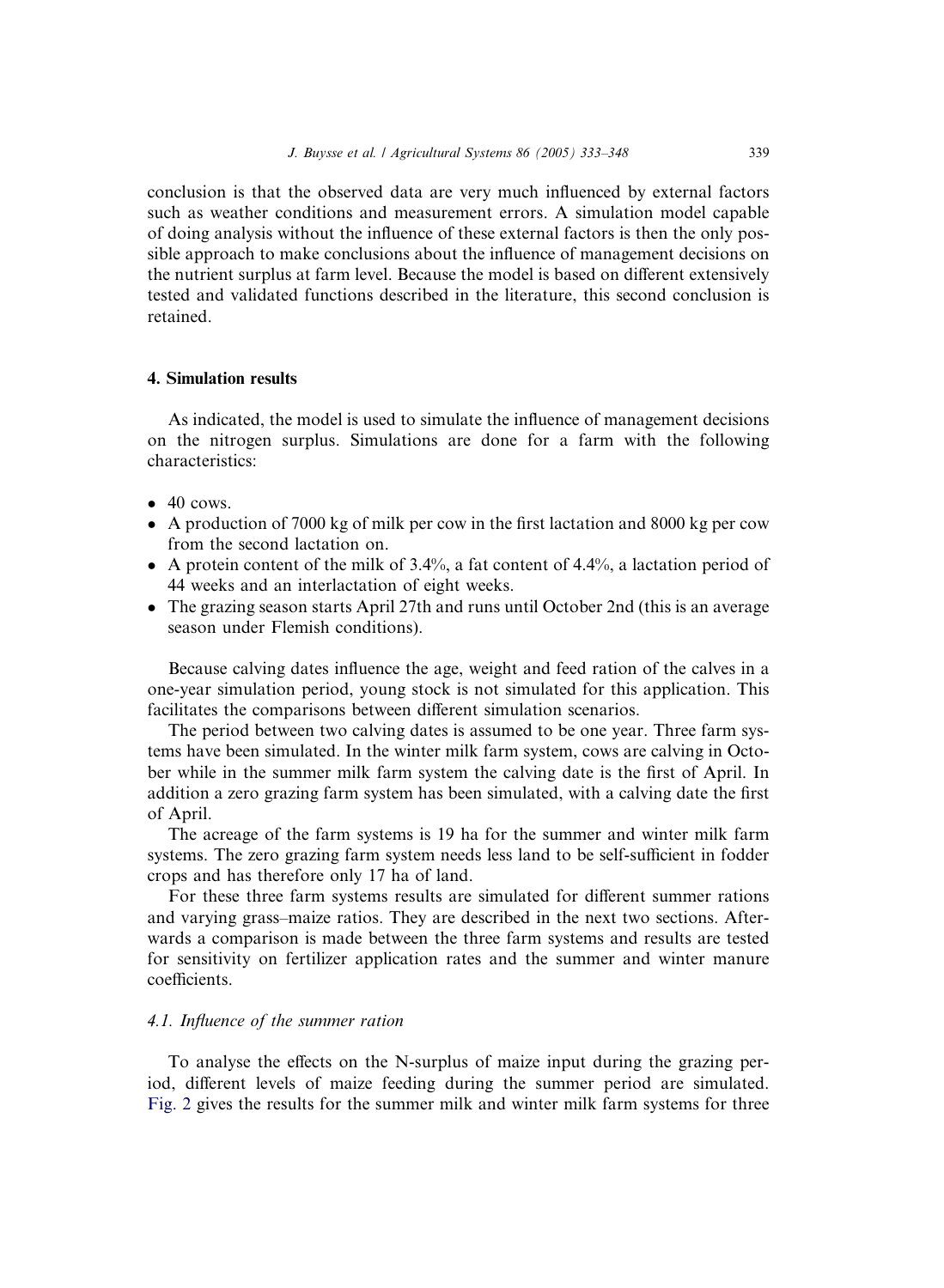

Fig. 2. Influence of the summer ration on the N-surplus of the summer milk farm system  $(\blacksquare)$  and the winter milk farm system  $(\Box)$ .

different levels of maize feeding. The results indicate that the winter milk farm system and a higher maize input during the summer lower the N-surplus. The fertilizer application rates for this simulation are 300 kg N/ha for grassland and 200 kg N/ha for maize.

Different reasons explain these results. A first reason is that more maize during summer and more milk production during winter result in less grazing. As grazing is less efficient than mowing with equal amount of N-fertilization, this results in a lower N-surplus for the wintermilk farm system. Secondly, mowing gives a more N-rich winter feed resulting in better N-recycling, as can be derived from the difference between the winter  $(80\%)$  and summer  $(20\%)$  manure coefficient. Thus, the N-surplus at cow level is 60% better recycled during winter than during summer. Another reason is the OEB-balance. Grazing without maize feeding results in a surplus of RDP relative to energy and a positive OEB-balance. A positive OEB-balance indicates that more N-losses occur. Because maize contains more energy relative to RDP, higher maize feeding can lower the OEB-balance, resulting in lower N-losses.

The higher efficiency of mowing compared to grazing has also several reasons. Grazing is done at 1700–2200 kg DM (dry matter)/ha while for mowing this is 2500–4500 kg DM/ha. Under grazing conditions the grass growth is therefore not reaching its maximum potential, resulting in a lower yield for grazing as illustrated in [Fig. 3](#page-8-0).

<span id="page-7-0"></span>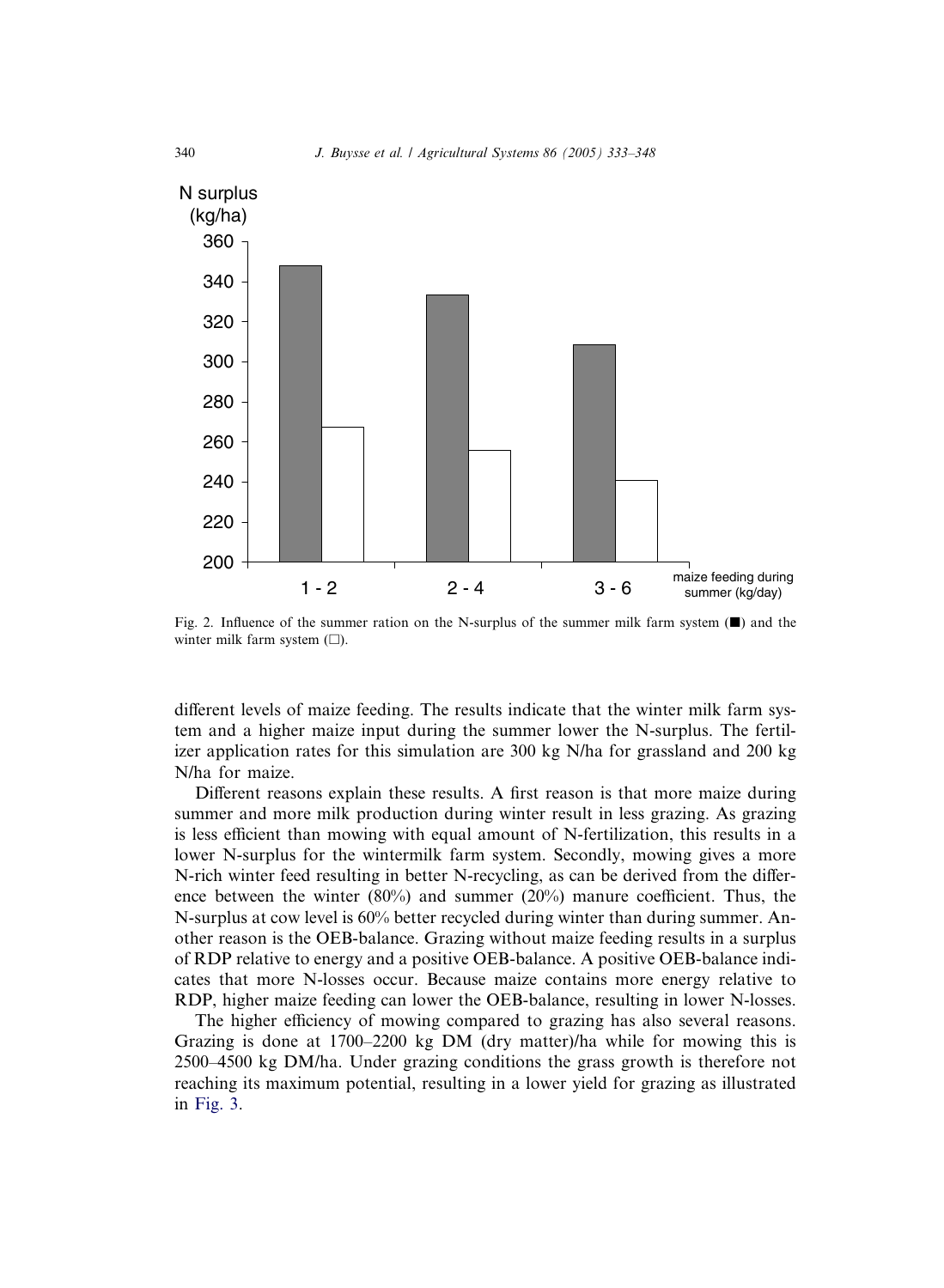<span id="page-8-0"></span>

Fig. 3. Growth curve of grass under the mowing  $\equiv$  and grazing  $\equiv$  regime.

Another less important reason for the lower efficiency of grazing is the need for permanent supply, in the model achieved by rotational grazing. A consequence of rotational grazing is that at the beginning of the grazing season the cows graze the first parcel before the optimal yield and the last parcel is grazed beyond the optimal yield. In the last grazing cycle the first parcel is grazed three weeks before the end of the grazing season. The grass growth of these three weeks is not used for feeding, resulting in a yield loss. Thus, grazing instead of mowing results in sub-optimal use of overall grass supply at the beginning and at the end of the grazing season. Disadvantages of mowing are the silage losses and the extra labour requirement for mowing and ensiling the grass. This, however, has less impact on the N-balance.

## 4.2. Influence of the grassland–maize ratio

At N-fertilizer application rates of 300 kg/ha grassland and 200 kg/ha maize, maize feeding has a better influence than feeding grass on the N-balance of a dairy farm. This is illustrated in [Fig. 4.](#page-9-0) There are two important reasons for this. Forage maize lowers the OEB-balance and maize needs less N-fertilizer for higher energy content. Further, the same arguments as those used for the extra maize content in the summer ration hold here as well (see Section 4.1).

[Fig. 5](#page-9-0) shows the results in case of zero grazing. As indicated before, the N-surplus decreases with higher maize areas. The P-surplus, on the other hand increases with more maize production. The first reason is that maize and grassland are equally P-fertilized, but because grassland has a higher protein yield, the P-export is higher. This higher P-use efficiency at field level for grassland than maize is not influenced by the efficiency at cow level because the surplus of P at cow level is in the model assumed to be fully recycled on land [\(Tamminga, 1992\)](#page-15-0) in contrast with N where important losses occur.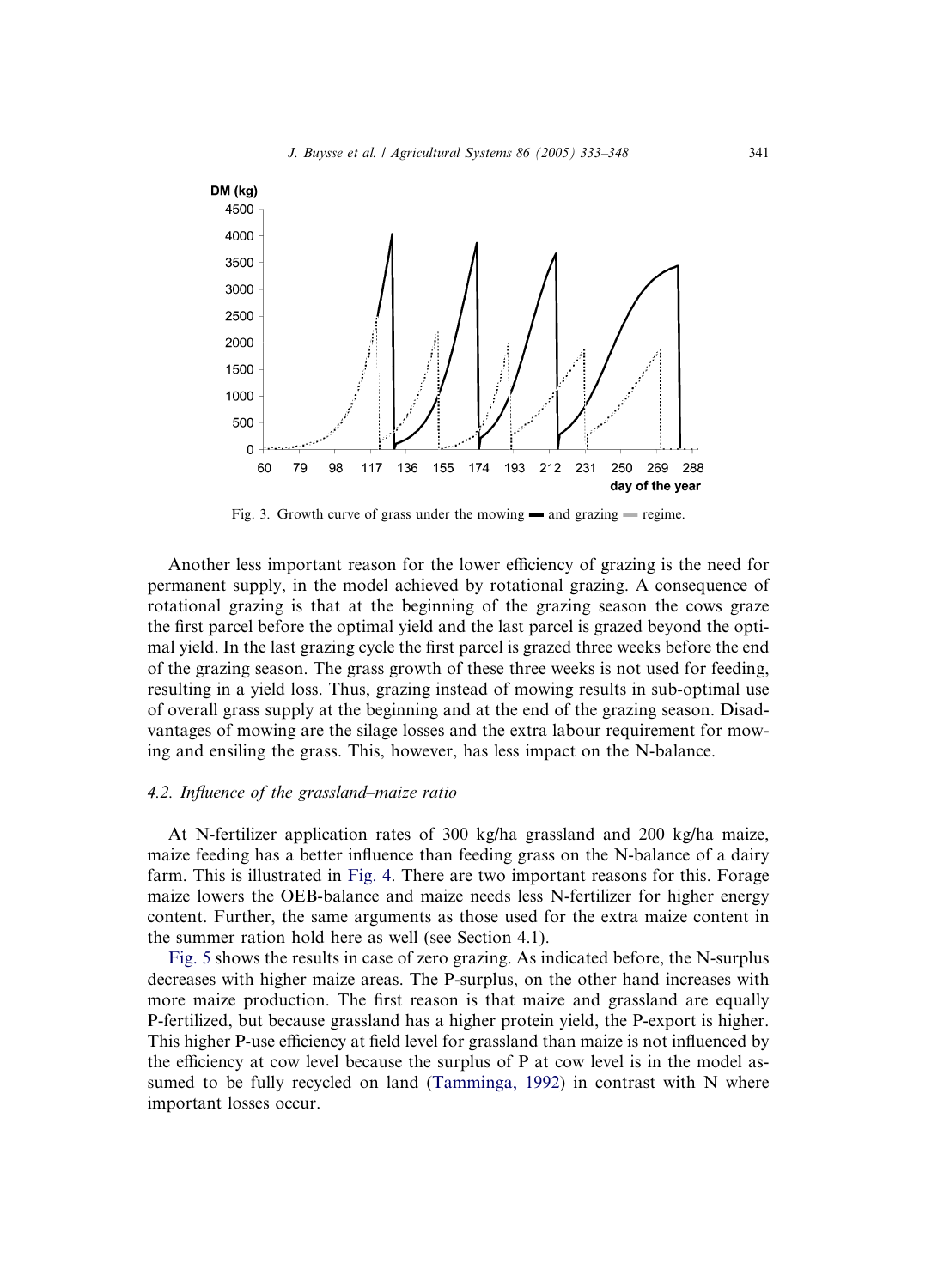<span id="page-9-0"></span>

Fig. 4. Influence of the grassland–maize ratio on the N-surplus (kg/ha) for the summer milk farm system ( $\blacksquare$ ) and the winter milk farm system ( $\square$ ).



Fig. 5. Influence of the grassland–maize ratio on the N-surplus  $(\blacksquare)$  and P-surplus  $(\square)$  in case of zero grazing.

# 4.3. Summer milk, winter milk and zero grazing

As can be derived from [Fig. 6](#page-10-0) the annual variation of N-input at cow level is influenced by two major factors. The first and most important is the lactation curve. Two months after calving the milk production and daily N-input reach a maximum.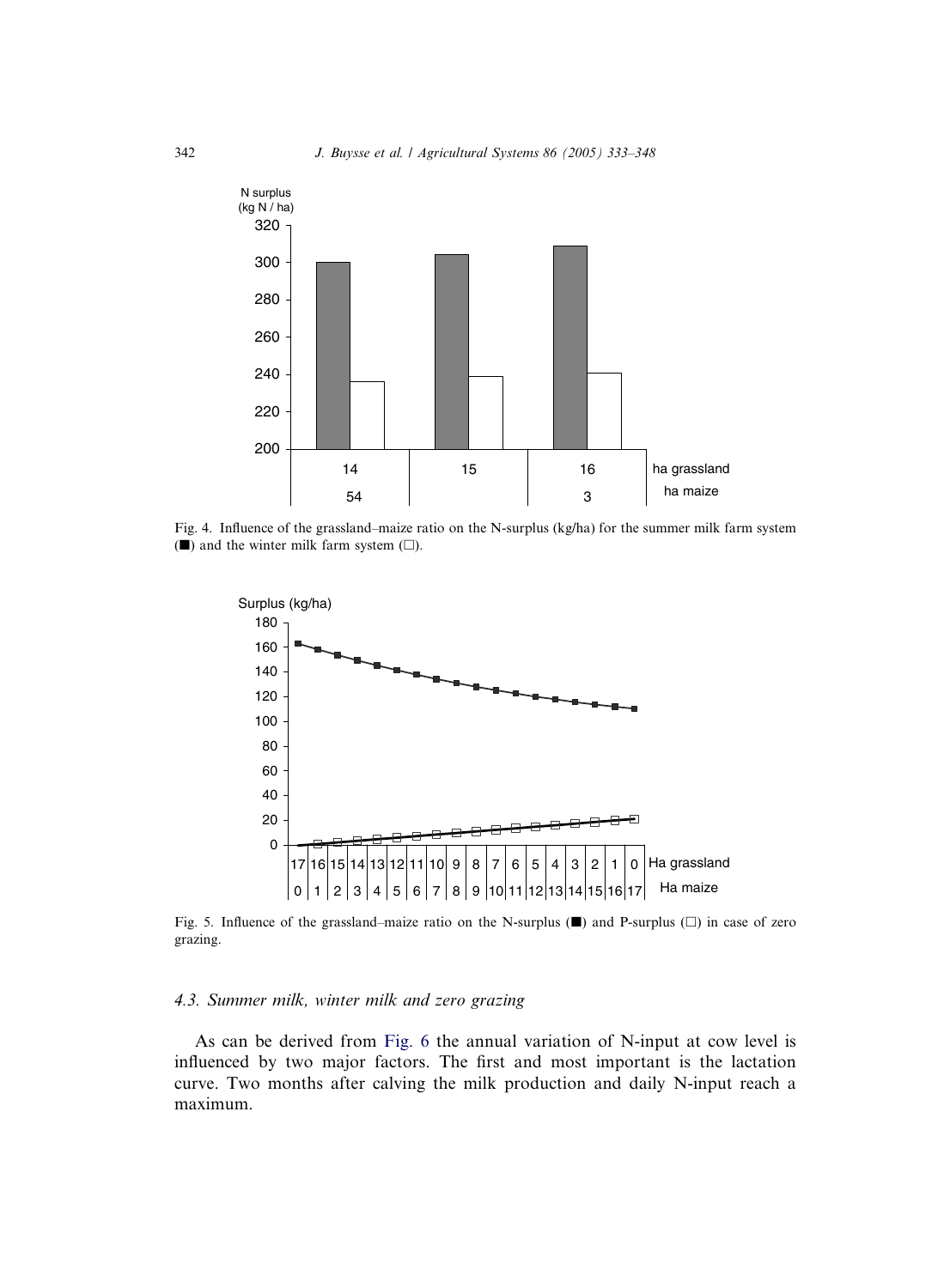<span id="page-10-0"></span>

Fig. 6. Annual variation of N-input for the whole herd on the summer milk  $(-)$ , zero grazing  $(-)$  and the winter milk (-) farm systems.

The second factor is the grazing period. Both in the winter milk farm system and summer milk farm system a sharp increase in N-input can be observed during the grazing period. The OEB-balance with young grass is too high, resulting in high excretion of N. The manure produced by cows during the stable period is also better recycled than manure produced during a grazing period. This explains the big difference in total surplus between [Figs. 4 and 5.](#page-9-0) It may therefore be concluded that zero grazing has a positive effect on the nutrient balance of a dairy farm. Further, farms with grazing have higher nutrient use efficiency the more winter milk they produce.

## 4.4. Sensitivity analysis

A sensitivity analysis was performed to analyse the influence of fertilizer application rates and the summer and winter manure coefficients on the above results and conclusions.

The simulation results in [Fig. 7](#page-11-0) illustrate the positive effect of reduced N-fertilization on the N-surplus of a dairy farm. [Fig. 7](#page-11-0) shows a similar effect for the three farm systems modelled. This means that the level of N-fertilization does not change the conclusions of the previous sections for the different farm systems. Zero grazing appears to be the best option for optimal nutrient management, independent whether 200 or 400 kg N/ha fertilization is used.

For maize feeding the conclusion is different. The benefit on the N surplus of feeding maize decreases with decreasing fertilizer levels. This can be seen by comparing the N-surplus in [Fig. 5](#page-9-0) (300 kg N/ha) and the N-surplus in [Fig. 8](#page-11-0) (200 kg N/ha). For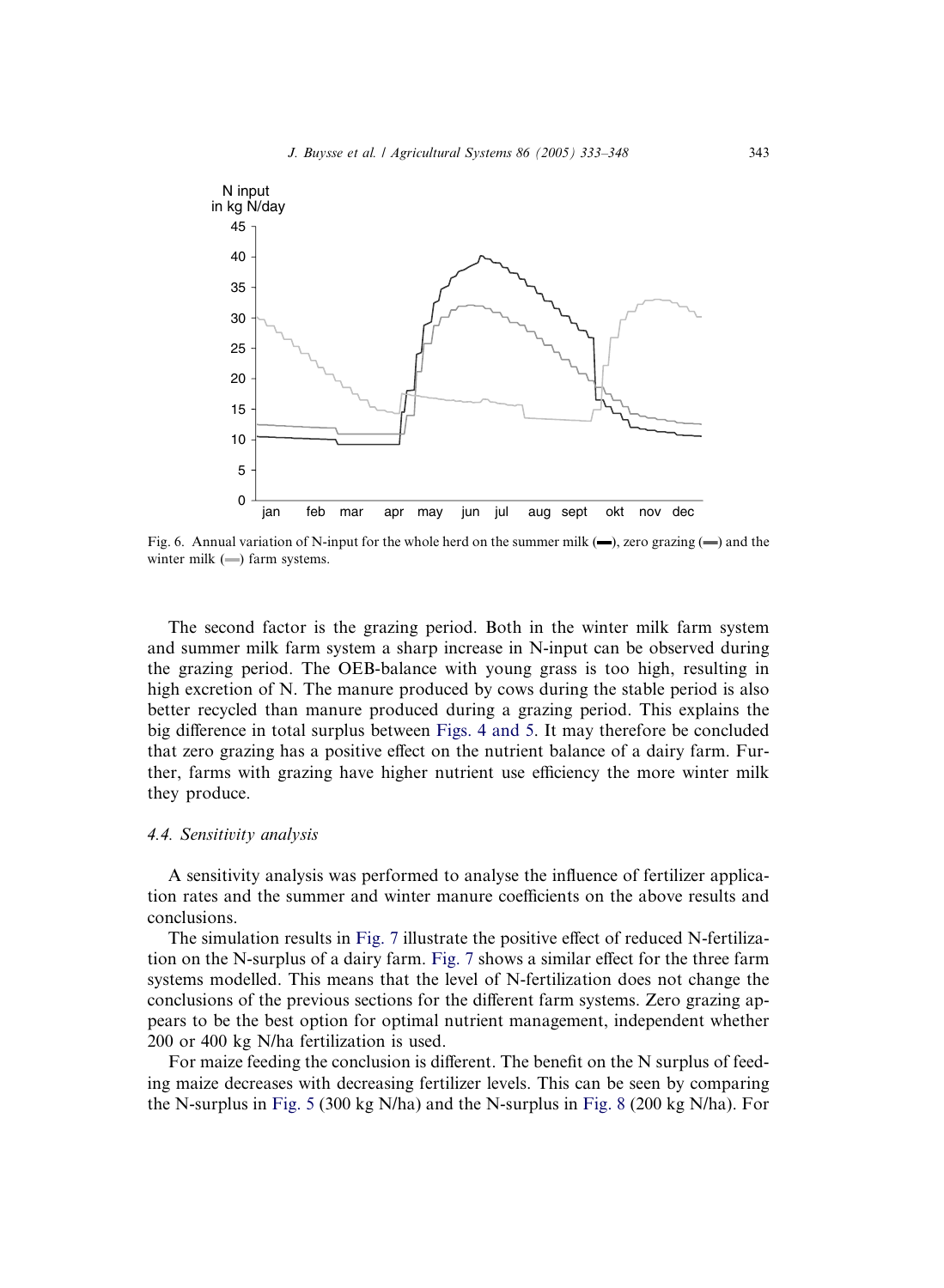<span id="page-11-0"></span>

Fig. 7. N-surplus with three N-fertilization levels for the summer milk  $(\blacksquare)$ , winter milk  $(\blacktriangle)$  and zero grazing  $(\Box)$  farm systems.



Fig. 8. N-surplus for the zero grazing farm system with fertilization of 200 kg N/ha on grassland and 140 kg N/ha on maize.

a high fertilization level, 100% maize gives the lowest N-surplus [\(Fig. 5\)](#page-9-0). For a lower fertilization level (Fig. 8) the N-surplus is lower with a grass–maize mixture than with 100% maize.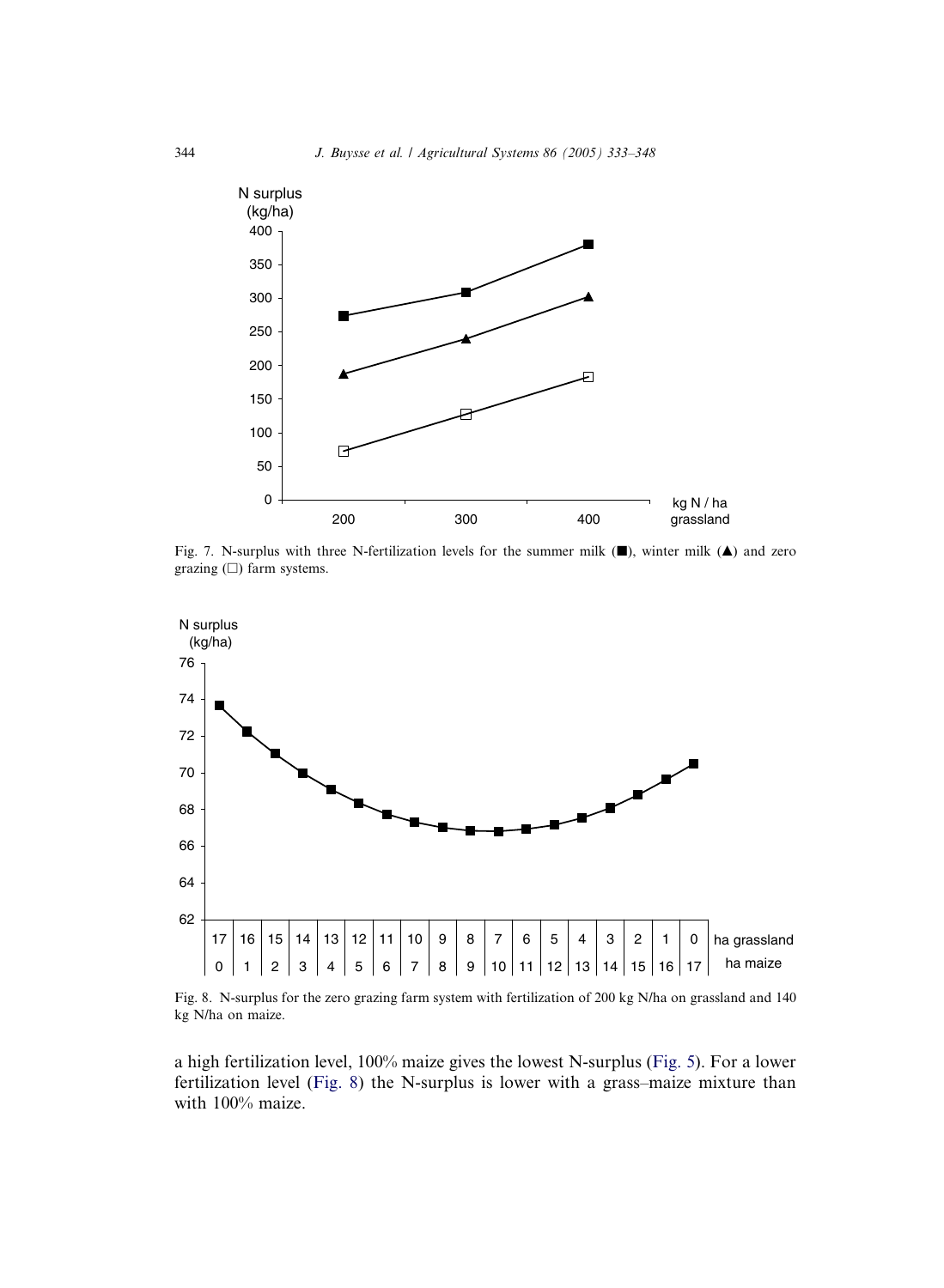

Fig. 9. N-surplus for the summer milk  $(\rightarrow)$  and the winter milk  $(\rightarrow)$  farm system with varying summer and winter N coefficients.

The results of the sensitivity analysis of the summer and winter manure coefficients are illustrated in Fig. 9. It can be seen that the main conclusion remains valid even with very different summer and winter manure coefficients. The N-surplus of a winter milk farm system is lower than the surplus of a summer milk farm system even if the same manure coefficient for summer and winter is assumed. The higher the difference between both coefficients, the higher the difference in N-surplus in both farm systems becomes.

# 5. Discussion

The model confirms the results of other studies ([Jarvis et al., 1996; Michiels](#page-14-0) [et al., 1998; Vermeltfoort et al., 2001](#page-14-0)) by indicating the positive effects of supplementing grazing with maize feeding on the N-surplus. These results have important implications for policy measures in Flanders and The Netherlands. The Flemish and Dutch governments asked a derogation from the Nitrate Directive of the European Union for grassland, allowing higher organic fertilizer applications on grassland than on other crops. This can be justified from an agronomic viewpoint as grass is able to utilize the higher fertilization levels more efficiently than other crops. However, at cow level grassland is not always the best option for a low N-surplus. A derogation for grassland could stimulate Dutch and Flemish farmers to cultivate more grass instead of maize or other fodder crops. This would lead to an overall lower nutrient use efficiency on the dairy farms with high fertilizer application rates. [Van Bruchem et al. \(1999\)](#page-15-0) report that more maize in the feed ration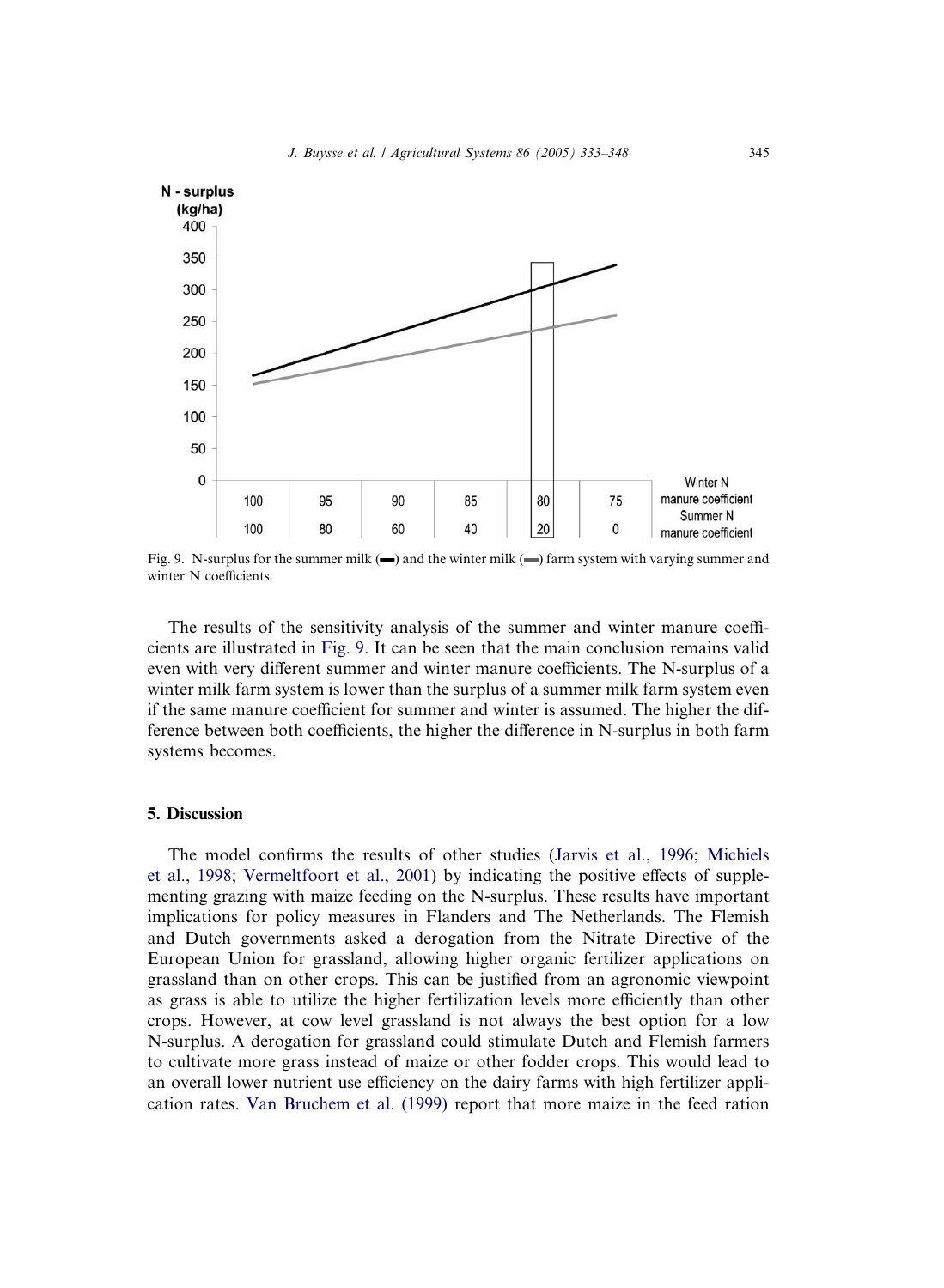also results in a higher quality of the manure produced by the cattle. As this is not simulated in the model, the positive effects of maize could be even larger than assumed by our model.

From a nutrient use efficiency perspective our model shows that zero grazing is the best option. [Vermeltfoort et al. \(2001\)](#page-15-0) came to a similar conclusion with a statistical comparison of nutrient balances of different farms in the Netherlands. In practice, an increasing number of dairy farmers (in particular in the Netherlands) already applies zero grazing.

However, besides nutrient use efficiency, also labour income is an important consequence of management decisions. It could be expected that zero grazing results in a higher cost. With the present model this could not be assessed (although the model contains an economic calculation) because these costs depend too much on characteristics of the farm structure, such as the system of milking installation and acreage of pasture near the farm, which are not included in the model so far. Other research indicates different effects of zero grazing on labour income. [Overvest and Laeven](#page-14-0)[kloosterman \(1984\)](#page-14-0) and Coléno and Duru (1999) suggest a negative impact of zero grazing on the labour income of the farmer. On the contrary a statistical analysis of 54 specialized dairy farms in the Netherlands showed that less grazing has no negative impact on farm income. [Bondt et al. \(2001\)](#page-14-0) state that farm income and grazing are not directly linked. Larger scale farms with automated milking and limited available land could benefit from zero grazing while smaller farms with more land could be better off with grazing.

[Van der Schans \(2000\)](#page-15-0) evaluated other side effects of zero grazing. He suggested a negative impact on nature, wildlife, public perception of the dairy sector, countryside and animal welfare. As a reaction a Dutch cheese factory already reacted with a price premium of 1 eurocent for farmers that apply grazing.

# 6. Conclusion

In general, the analysis in this paper has illustrated the potential of the developed model for quantitatively evaluating the impact of management decisions on the nutrient balance of a dairy farm. The advantage of using models is the possibility of combining separately known functions in one simulation in order to draw conclusions not only at field or at cow level, but also at overall farm level. Further, external parameters influencing observed nutrient balances such as weather conditions and measurements errors can be eliminated, so that the exact influence of practices and systems can be evaluated. As illustrated, the model can be used to evaluate either management options at farm level, but also the effect of possible policy options. Introducing a number of economic and environmental indicators such as ammonia emission, labour income, financial performance indicators and so on could extend the application range of the model as e.g. in the models described by [Herrero et al. \(1999\), Ramsden et al. \(1999\) and](#page-14-0) [van Calker et al. \(2004\).](#page-14-0) This will, however, require additional input parameters as well.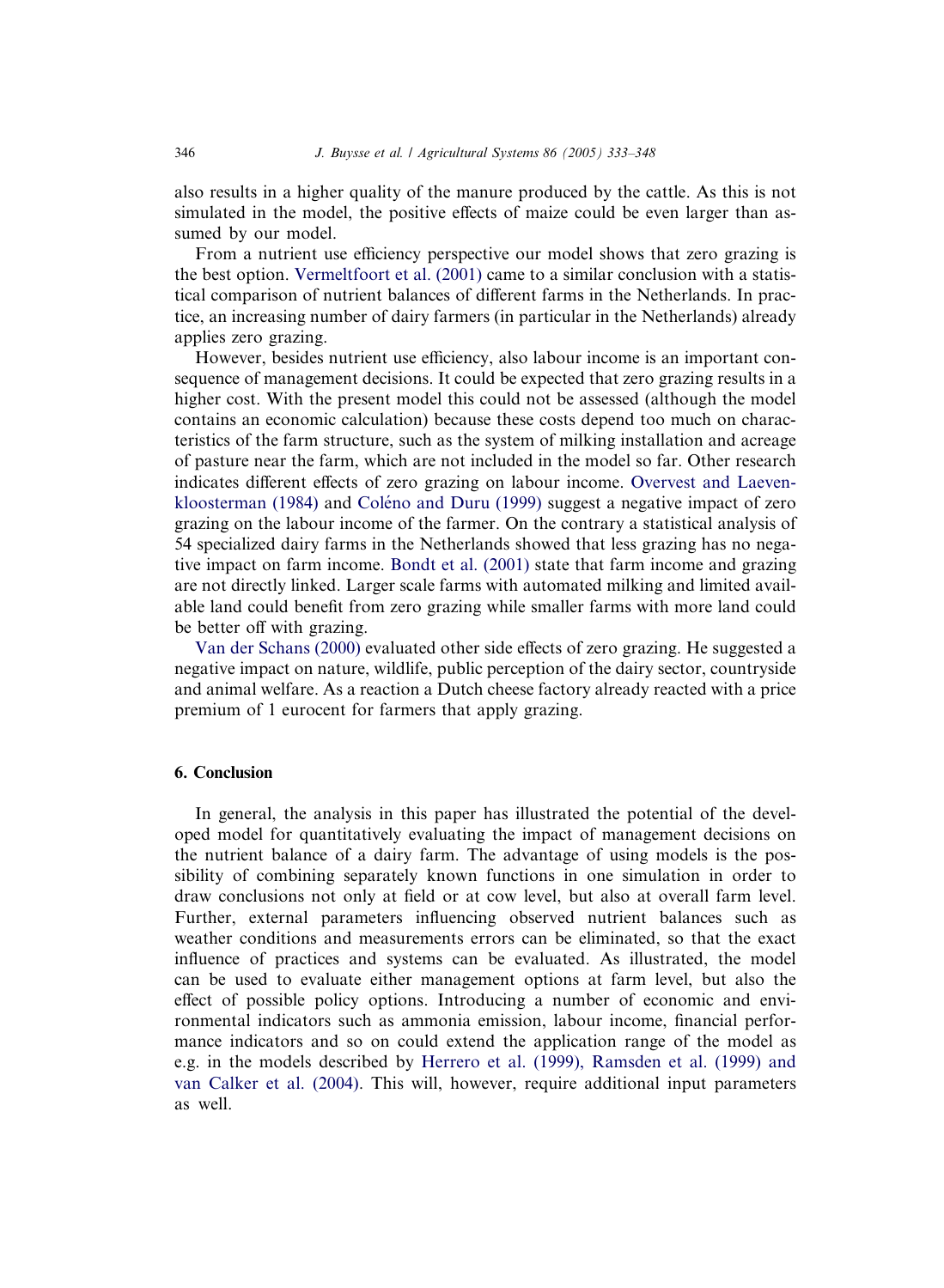### <span id="page-14-0"></span>Acknowledgements

This research was enabled by the financial support of the Ghent University Research Fund. The authors also acknowledge the help of the editor and reviewers in improving the final version of this paper.

# References

- Bondt, N., Jansen, L.F., Hoste, R., 2001. Economie en welzijn op melkveebedrijven: een verkennend onderzoek. LEI, Den Haag.
- Brent, R.P., 1973. Algorithmes for Minimization Without Derivatives. Prentice-Hall, Engelwood Cliffs, NJ.
- Coléno, F.C., Duru, M., 1999. A model to find and test decision rules for turnout date and grazing area allocation for a dairy cow system in spring. Agricultural Systems 61, 151–164.
- CVB, 1996. Voedernormen landbouwhuisdieren en voederwaarde veevoeders. Centraal veevoederbureau, Lelystad.
- Den Boer, D.J., 1999. Management als kans om de N-benutting in de melkveehouderij te verbeteren. In: Samenvatting symposium Nutriënten Management 1999. Nutriënten Management Instituut, Wageningen.
- Deuninck, J., Dhont, S., Viaene, J., 2001. Structurele Aanpassingen voor de Vlaamse Varkenshouderij. Universiteit Gent, Gent.
- European Commission, 2002. Implementation of Council Directive 91/676/EEC concerning the protection of waters against pollution caused by nitrates from agricultural sources. Commission of the European Communities, Brussels.
- Herrero, M., Fawcett, R.H., Dent, J.B., 1999. Bio-economic evaluation of dairy farm management scenarios using integrated simulation and multiple-criteria models. Agricultural Systems 62, 169– 188.
- Jarrige, R., 1988. Alimentation des bovins, ovins et caprins. INRA, Parijs.
- Jarvis, S.C., Wilkins, R.J., Pain, B.F., 1996. Opportunities for reducing the environmental impact of dairy farming managements: a systems approach. Grass and Forage Science 51, 21–31.
- Kuipers, A., Mandersloot, F., Zom, R.L.G., 1999. An approach to nutrient management on dairy farms. Journal of Dairy Science 82 (suppl 2), 84–89.
- Lewis, D.R., McGechan, M.B., McTaggart, I.P., 2002. Simulating field-scale nitrogen management scenarios involving fertiliser and slurry applications. Agricultural Systems 73, 1–22.
- Michiels, J., Carlier, L., Verbruggen, I., 1998. Mineralenbalansen en hun gebruik op melkveebedrijven. In: Van Huylenbroeck, G., Jacobs, G. (Eds.), Naar een duurzame grasland en groenvoederuitbating. Ministerie van landbouw, Brussel, pp. 27–49.
- Mulier, A., Hofman, G., Baecke, E., Carlier, L., De Brabander, D., De Groote, G., De Wilde, R., Fiems, G., Janssens, G., Van Cleemput, O., Van Herck, A., Van Huylenbroeck, G., Verbruggen, I., 2003. A methodology for the calculation of farm level nitrogen and phosphorous balances in Flemish agriculture. European Journal of Agronomy 20, 45–51.
- Nevens, F., Reheul, D., 1998. Gebruik van toegediende stikstof door grasland en groenvoedergewassen. In: Van Huylenbroeck, G., Jacobs, G. (Eds.), Naar een duurzame grasland en groenvoederuitbating. Ministerie van landbouw, Brussel, pp. 85–108.
- Overvest, J., Laeven-kloosterman, A.F., 1984. Grasland-gebruikssystemen op het gezinsbedrijf. Praktijkonderzoek veehouderij, Wageningen.
- Pau Vall, M., Vidal, C., 1999. Nitrogen in agriculture. In: European Commission, Agriculture, Environment, Rural Development, Facts and Figures. A Challenge for Agriculture. European Communities, Luxembourg, pp. 167–180.
- Ramsden, S., Gibbons, J., Wilson, P., 1999. Impacts of changing relative prices on farm level dairy production in the UK. Agricultural Systems 65, 201–215.